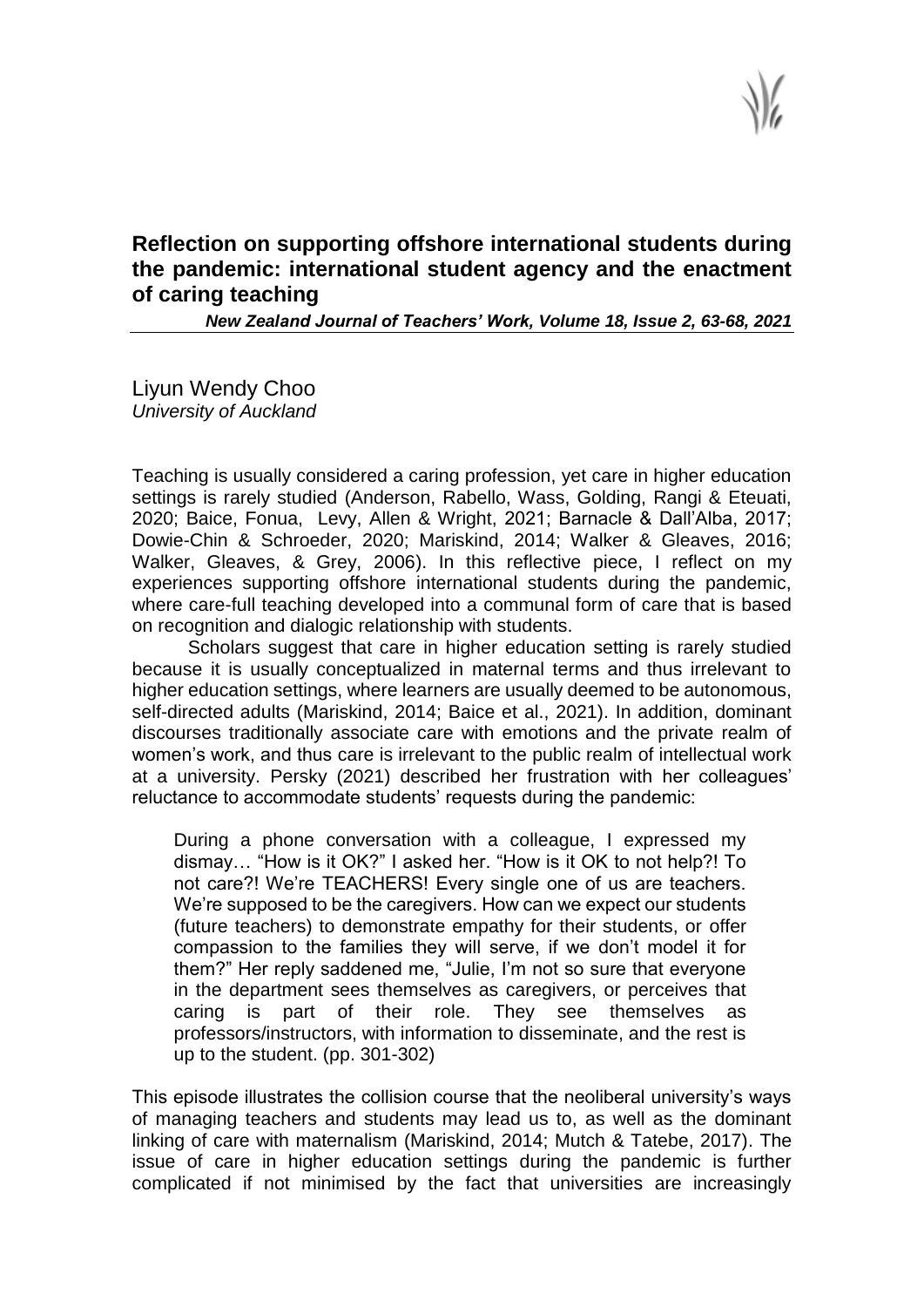instruments of neoliberalism (Baice et al., 2021; Mutch & Tatebe, 2017). In many neoliberal universities around the world, academics have become "mice on a treadmill" with ever increasing workloads, larger classes and more administrative requirements (Mutch & Tatebe, 2017). They are increasingly driven to enact what Dowie-Chin and Schroeder (2020) call 'calculated and neoliberal care', where care becomes an emotional labour performed to attain social desirability, metrics and accountability. But maternal, calculated and neoliberal care are not the only enactments of care possible in higher education setting.

My current job role as a Professional Teaching Fellow supporting offshore international students was 'invented' during the pandemic to mitigate further loss of income from international student fees and to cater to the academic needs of this group of learners, most of whom are from China and have been socialised to a very different form of education. New Zealand first imposed entry restrictions on foreign nationals travelling from or transiting through China in February 2020. Things developed quickly and by 19 March, the government had closed the country's border to all but New Zealand citizens and permanent residents. Many New Zealand public universities had come to rely on international student fees to supplement their income after neoliberal reforms to the higher education sector saw the rise of internationalisation and commercialisation (Mutch & Tatebe, 2017). The pandemic hit New Zealand's \$5 billion international education sector badly, with at least 7000 international students unable to enter the country.

Many universities responded to the drop in international student numbers with job cuts and voluntary redundancies, which were widely reported in New Zealand news media. As staff numbers fell and uncertainties abound, many academics felt pressured to keep up their game. In contrast to other Covid-19 stricken countries, where both domestic and international students were all studying online because of lockdowns as well as movement and border restrictions, New Zealand was relatively free from the virus in most parts during 2020. Senior management of the University of Auckland decided to hold oncampus courses for domestic and international students who were onshore, but this required academics to prepare for two modes of teaching if they had to engage both on- and offshore students. It was in this context that my current job role as a Professional Teaching Fellow specializing in the support of offshore international students was invented.

I found myself having to navigate caring work and caring teaching with a unique group of international students who were rendered "offshore" by the pandemic (Walker et al., 2006). Prior to the 'invention' of the Professional Teaching Fellow role in 2021, I had worked alongside two other bilingual international students as Graduate Teaching Assistants supporting offshore international students in 2020 Semester 2. This was when we experimented with what our direct manager called "knowledge translation". We had no clue at that time what knowledge translation meant or entailed and basically concretised, shaped and reshaped the notion of knowledge translation through the actions and reflections we took as we went along. When we first took up the role, I suspect we probably saw knowledge translation as literal translation, such as explaining the concepts the Chinese offshore students had problems with in their mother tongue, Mandarin.

But many Zoom sessions later, I came to realise that knowledge translation involved creative translation: adapting the knowledge to a different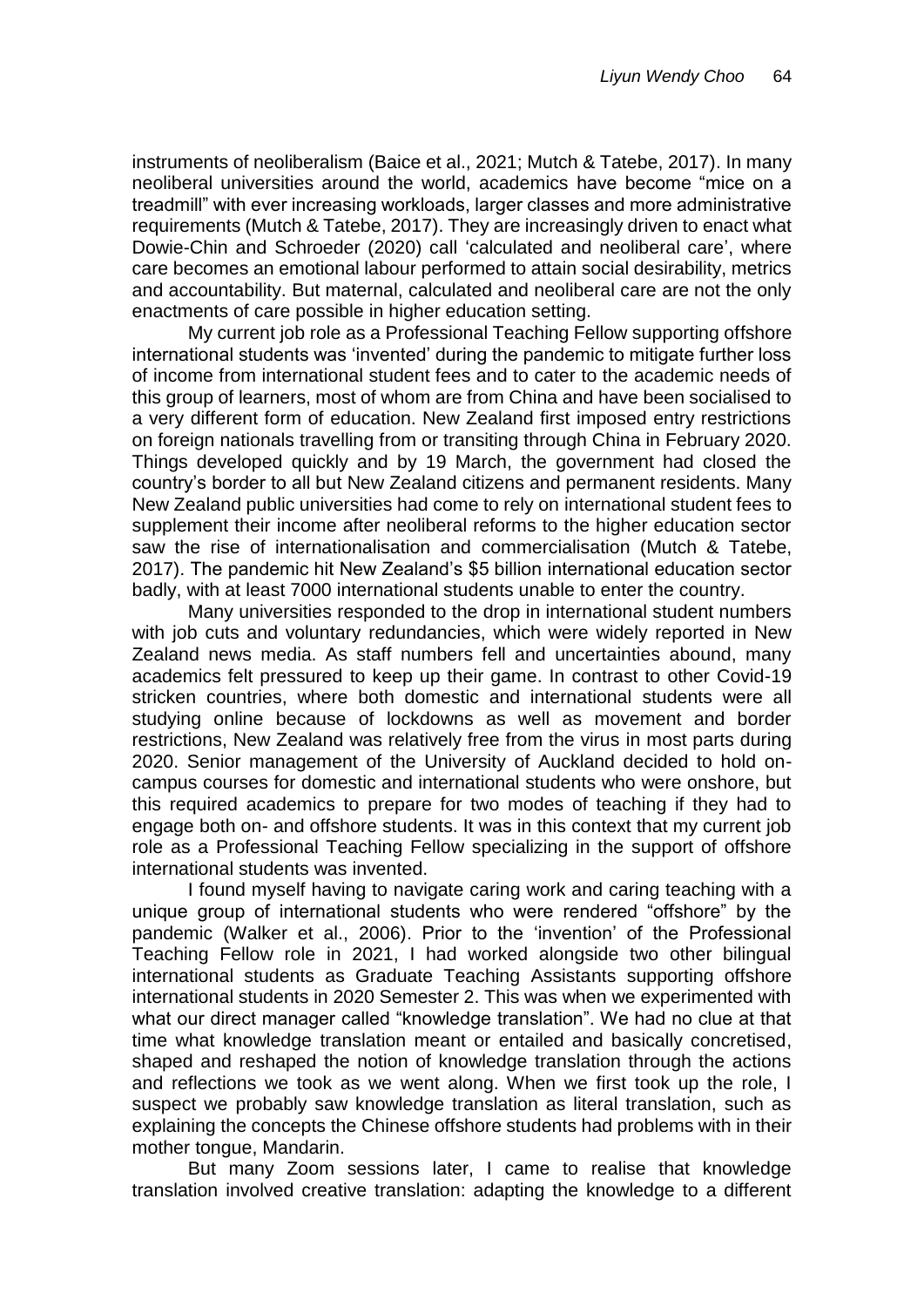cultural audience while staying loyal to its essence. Creative knowledge translation involved drawing on my understanding of the societies and educational systems of the international students I taught to make pedagogical decisions that would help them develop the necessary cultural and intellectual capital needed to be academically successful in a New Zealand university. In other words, it required care-full teaching which paid attention to my positionality as well as theirs. Baice et al. (2021) suggest that a strong relational approach to care that recognises who students are is paramount to effective practices of care during the pandemic:

Recognising a student's and care practitioner's cultural positionality and worldview is of utmost importance to more likely ensure that equity is being addressed across the institution. This will help to guide pedagogies of care to be more impactful, relevant and sustainable. (p. 16)

Indeed, although I am bilingual and have a basic understanding of the Chinese education system, I had never experienced offshore learning at a Western university while living in a Mandarin-speaking context, like many of the Chinese international students I support. My experience with supporting offshore international students last year told me that many of them had never been to New Zealand, nor do they have prior knowledge of or experience with online learning, let alone learning at a foreign university. As English-as-a-second or foreign language learners, they also had to cope with the challenge of reading and writing academic texts, as well as listening to recordings that interspersed English with te reo Māori and unfamiliar acronyms of New Zealand education policies and practices. This list is but some of the needs that became evident from the offshore international students across the more than thirty courses across the Faculty I support.

I wondered how I could adjust my teaching in ways that can help them learn and facilitate their academic success. I knew that I had to take care of their needs but given the fact that my knowledge, capacity, and the "official" resources I had at hand were too limited, I would not be able to meet the offshore international students' needs on my own. I had to draw in others into the care community to support the care-giving process.

Although I had assumed that the structural inequalities embedded in the teacher-student relationship would always place me into the role of the carer, it was not really the case. Noddings (2012) is right in saying that the labels of 'carer' and 'cared for' are never stable. The ethic of care binds carers and cared-fors in relationships of mutual responsibility. It requires each of us to recognize our own frailty and to bring out the best in one another. Over the year, the international students I supported cared for me. They sent me messages during important occasions, such as Teachers' Day and Mid-Autumn Festival, to affirm my work and thank me for the time I dedicated to support and address their needs. They looked out for signs of my wellbeing, such as whether I looked tired, during our Zoom meetings and asked about how I was doing. These international students studying in a neoliberal university did not behave as though they were entitled consumers (Anderson, Rabello, Wass, Golding, Rangi, & Eteuati, 2020; Baice et al., 2021; Mutch & Tatebe, 2017), they were more like empathetic and sensitive carers.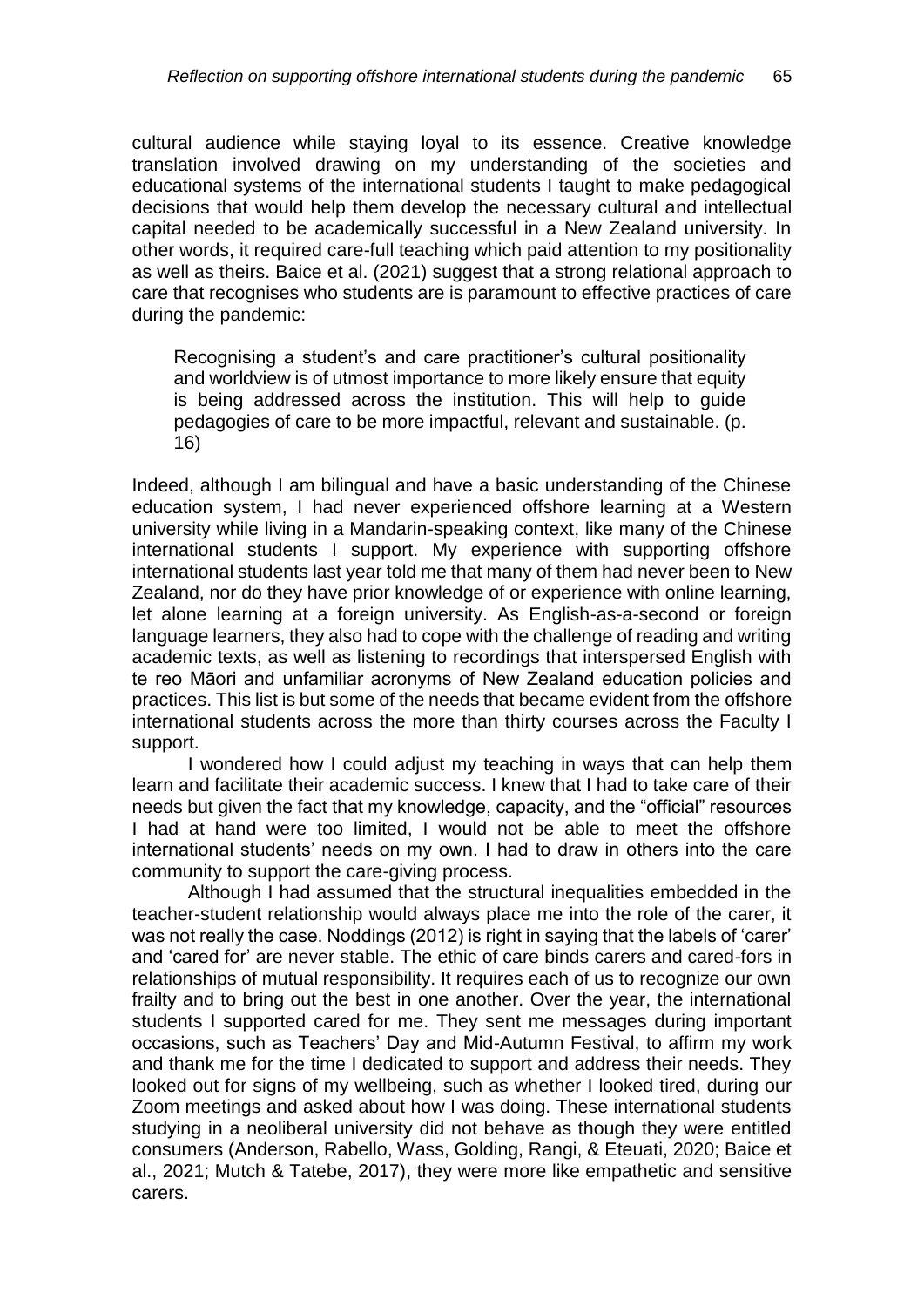Many also reciprocated my care-full teaching with acts of service to others in the care community, their fellow offshore international students. They joined me as care-givers in the network of care, which had previously only comprised professional and academic staff. Through my ongoing support for offshore international students, I got to know some of them very well, including their strengths and the experiential wisdom that followed from their prior experiences of exclusion and misrecognition (Motta & Bennett, 2018). Their creative energies, desires and experiences provided a place of knowing-possibility that we leveraged in a collaborative effort to care for other offshore international students in the care community.

For instance, Alice (pseudonym), an international student that I supported last year, was forced by border restrictions to become 'offshore'. Because she was enrolled in the Faculty's early childhood programme and could not return to New Zealand for her practicum, she had to take a gap year in 2021. Although she was no longer a student under my charge because of her academic suspension, she regularly shared her reflections on the learning experiences with me. When I needed to find a learning partner for another offshore student in a communications course Alice was enrolled in the previous semester, Alice readily agreed to spend 30 minutes to 1 hour with me and the offshore international student to support her in the communications course.

A group of postgraduate offshore international students that I cosupervised with other academics needed help in critical discourse analysis, so I reached out to Alex (pseudonym), an offshore postgraduate international student I supported in the previous semester. She readily accepted my invitation to share her knowledge and experience. The Alex (pseudonym) I know today is a far cry from Alex as she was the first time I spoke to her. I remember her sobbing on the phone after her first postgraduate class with the university. She was despondent that she could not follow the discussion, nor the readings, but she was determined to pursue her interest in inclusive education policies. We spent a lot of time engaging in discussion of the readings and her writing. One semester later, she had become confident in her knowledge, her ability to know, her capacity to engage in intellectual work and her voice and agency. She was also ready to be involved in caring for other offshore international students.

The final group of offshore international students that became care-givers in the care community was five students in the Faculty's Teaching English as a Second Language (TESOL) programme. In 2021 Semester 1, I met a group of nine offshore international students for one hour weekly to support their learning in a TESOL course they were enrolled in. The course director and I were very impressed by the strength of their work. At the end of the course, I invited interested students to co-design bilingual academic skills workshops with me to help offshore Chinese international students better navigate their learning at the university. As TESOL students who had learnt to successfully navigate the two worlds that they live and study in, I thought they could challenge deficit misrepresentations of international students and offer more care-full pedagogical practices than the existing ones the university had. We discussed and designed the bilingual workshops together and trialled them prior to conducting the workshops for other offshore international students. During the workshops, I witnessed these shy and introverted students transform into engaging and confident student-teachers, as I observed their teaching with joy and pride.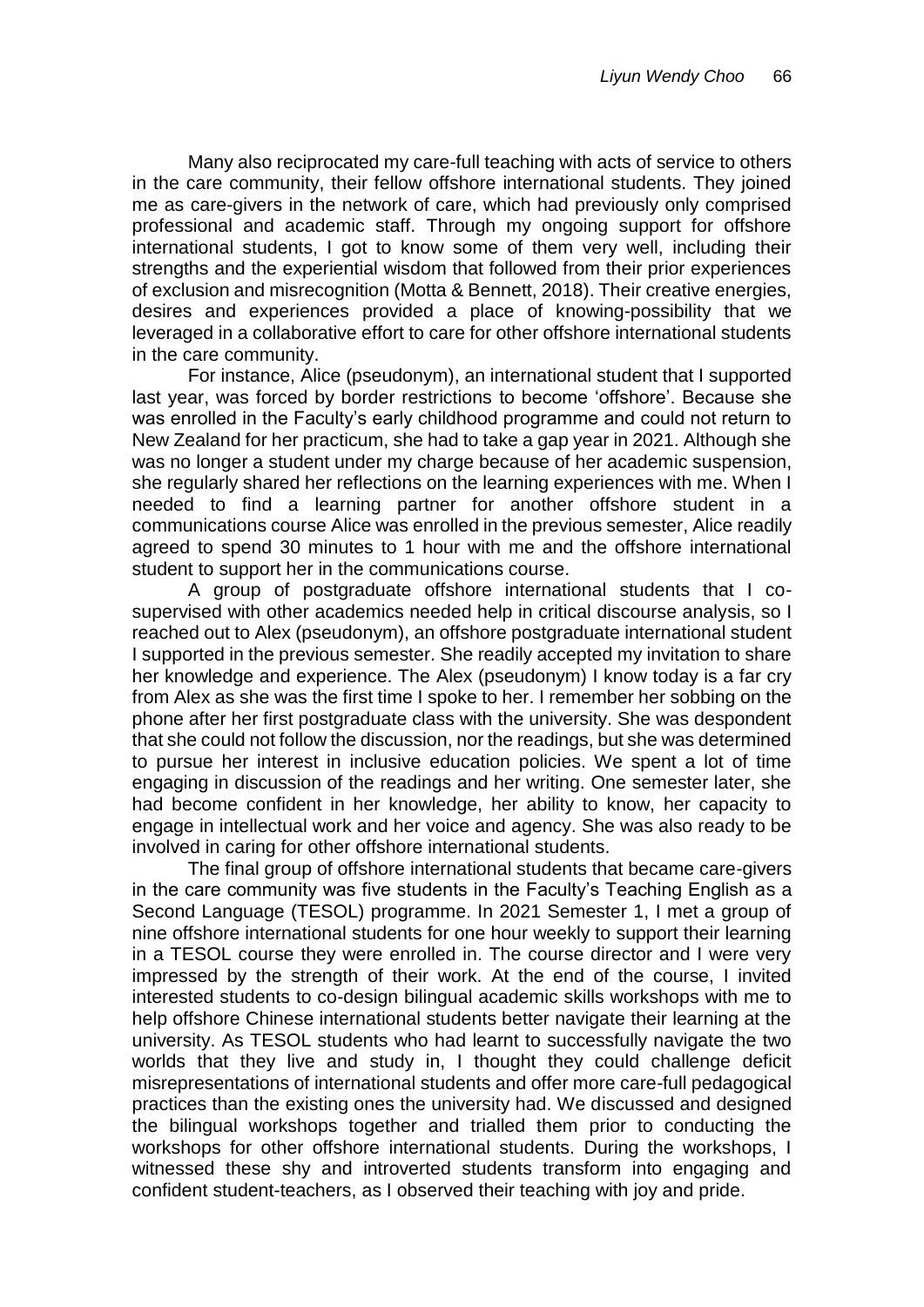In writing this reflective piece, I wanted to make the point that a communal form of care that is based on recognition and dialogic relationship with students offers the possibility of a different enactment of caring teaching. Caring teaching is both a public and private undertaking. Communal forms of care, which involve students in caring teaching, demonstrates the care-giver's commitment to recognise and address differences and inequities, and supports the creation of sustainable caring communities. It also challenges dominant and narrow thinking of care as pastoral care, where teachers and experts come together to support the wellbeing of deficient students (Mariskind, 2014). Communal forms of caring teaching, which foster and maintain pedagogic relationships, while privileging trust, acceptance and diligence, offer tertiary educators the opportunity to reverse the "emotional damage of neoliberalism" and "put the heart back to the neoliberal university" (Mutch & Tatebe, 2017, p. 232). It also provides a space for students to develop the capacity to care about others, and in turn, offers the opportunity for care to effect larger pedagogic and educational change in higher education settings (Barnacle & Dall'Alba, 2017; Mariskind, 2014; Motta & Bennett, 2018). To conclude, I hope my account of caring teaching demonstrates that offshore international students can be more than names on black Zoom screens when caring relationships are built and caring teaching afford them opportunities to care for others. They just need time, encouragement and affirmation.

> Manuscript Submitted: September 29, 2021 Manuscript Accepted: December 2, 2021